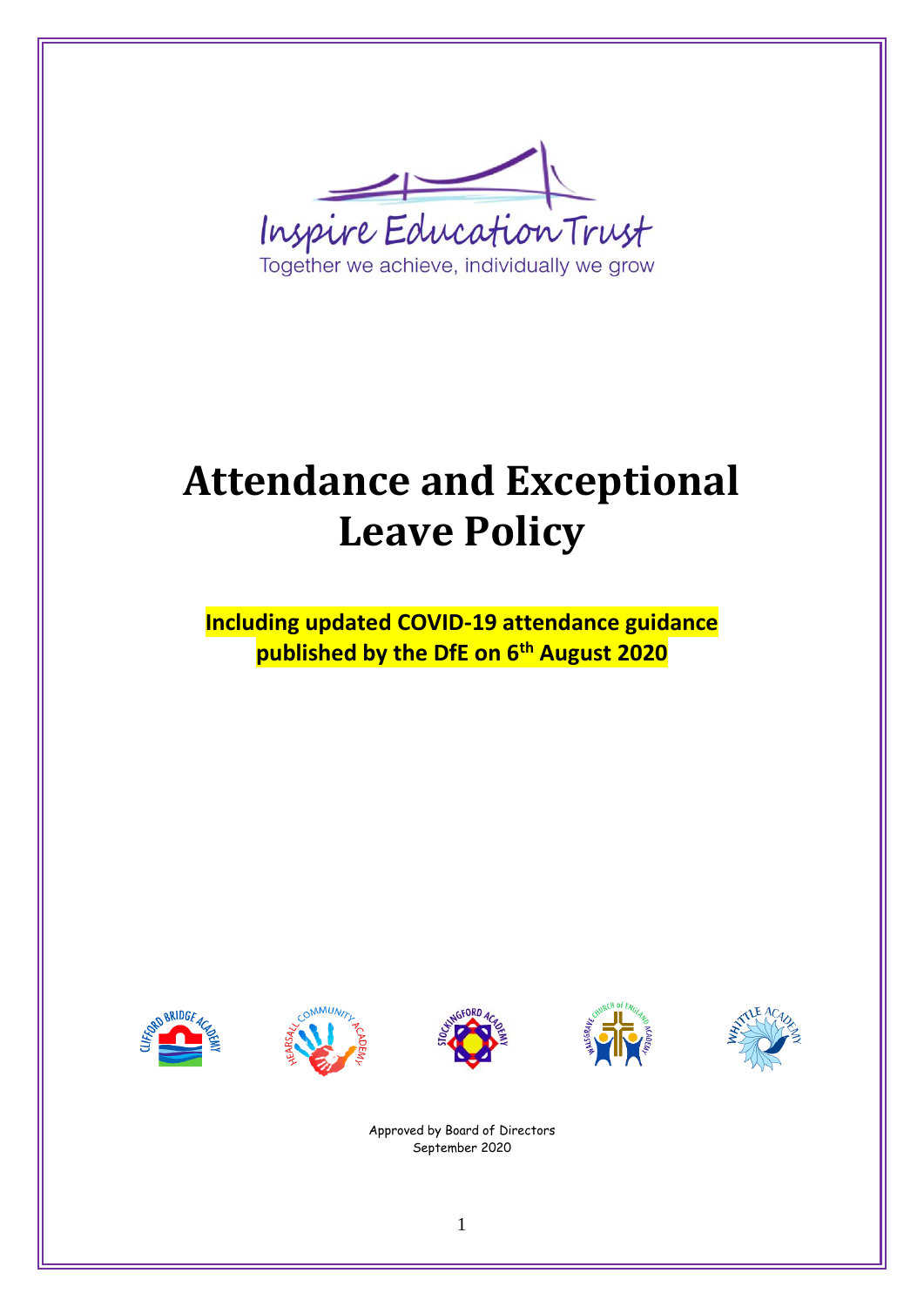### **Attendance and Exceptional Leave Policy**

#### **Introduction**

We believe that children need to be in school for all sessions, so that they can make the best progress possible. To do this it is essential that a child's time at school is maximised and even short absences can have a detrimental effect on children's learning. Any pupil's absence or late arrival disrupts teaching routines, so, in addition to affecting your own child, it may also affect the learning of others in the same class**. Early poor attendance habits follow right through from primary to secondary school and into employment**.

We expect all children to be at school, and on time, every day that the school is open, as long as they are fit and healthy enough to do so. We do all we can to encourage children to attend.

In our Multi Academy Trust (MAT), we believe that the most important factor in promoting good attendance is the development of positive attitudes towards school. To this end, we strive to make our schools a happy and rewarding experience for all children. We will reward those children whose attendance is very good. We will also make the best provision we can for those children who, for whatever reason, are prevented from coming to school.

#### **1 Legal Requirements and Local Authority Policy**

- 1.1 Ensuring your child's regular attendance at school is your legal responsibility and permitting absence from school without a good reason creates an offence in law and may result in prosecution.
- 1.2 Under the Education (Pupil Registration) (England) Regulations 2006, the Governing Body is responsible for making sure the school keeps an attendance register that records which pupils are present at the start of both the morning and the afternoon sessions of the school day. This register will also indicate whether an absence was authorised or unauthorised.
- 1.3 There is no automatic right to any leave of absence and all schools in our Trust are encouraged to adopt a policy of not authorising exceptional leave. Being mindful of this, only in very exceptional circumstances will the school grant leave of absence during term time.
- 1.4 Any leave taken without authorisation can lead to parents being issued a fixed penalty, which is currently £60 per parent per child up to 28 days. After 28 days and up to 42 days this will increase to £120 per parent per child.

#### **2 What are Authorised and Unauthorised Absence?**

#### **2.1 Authorised absence**

- An absence is classified as authorised when a child has been away from school for a legitimate reason and the school has received notification from a parent or carer. For example, if a child has been unwell, the parent writes a note or telephones the school to explain the absence.

- Only the school can make an absence authorised. Parents do not have this authority. Consequently, not all absences supported by parents will be classified as authorised. For example, if a parent takes a child out of school to go shopping during school hours, this will not make it an authorised absence.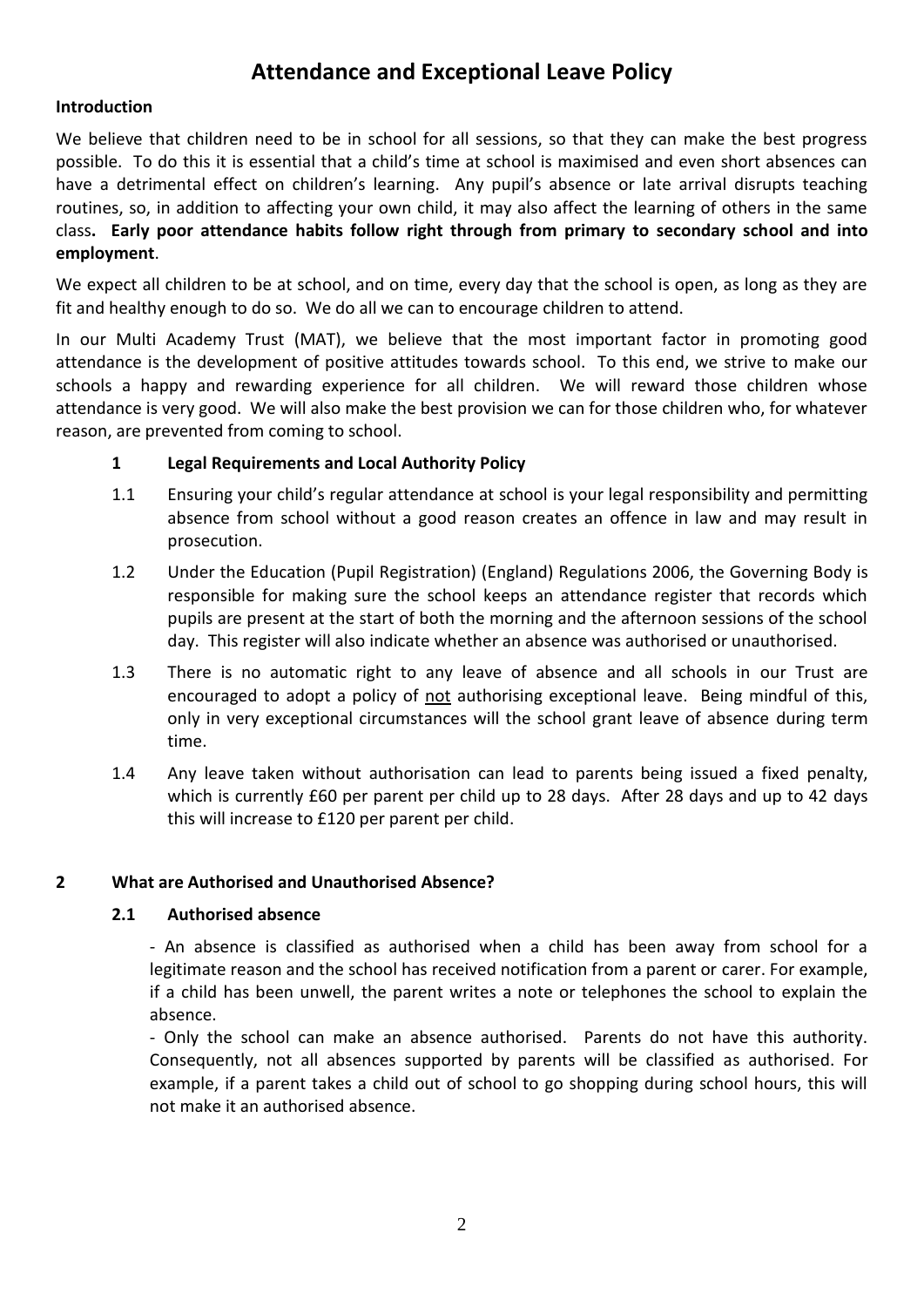#### **2.2 Unauthorised absence**

 - An absence is classified as unauthorised when a child is away from school without the permission of both the school and a parent. Therefore, the absence is unauthorised if a child is away from school without good reason, even with the support of a parent.

#### **3. Procedures**

- 3.1 The school day begins at 8:55 am.
- 3.2 The register is taken once the children have settled into class. If a child is not present when the register is taken they are given a late mark. If a child arrives at school later than 9:05am they are given an **unauthorised absence** mark.
- 3.3 The afternoon session begins at 1:15pm and the same procedures apply.

#### 3.4 Whittle and Hearsall –

The morning session at Nursery begins at 8:30am.

#### Walsgrave and Clifford Bridge -

The morning session at Nursery begins at 8:30am and the afternoon session at 12:30 pm.

Persistent absence in Nursery may result in your child being removed from the roll.

#### **If a child is absent without notification**

- 3.5 Where no notification has been received by 9:30 am a text message/call will automatically be sent to the parents/carers via the School Office.
- 3.6 If there is no response to the message and there is any doubt about the whereabouts of a child, the class teacher should take immediate action by notifying the school's Pastoral Team, who will then be in contact straight away with the parent or carer, in order to check on the safety of the child.
- 3.7 The Pastoral Manager will provide a list of vulnerable children to the School Office, Head Teacher and Deputy Head Teacher which will provide information in the order of priority i.e. Family member, Social Worker, Attendance Officer.

#### **Missing children**

3.7 If a child is missing and their whereabouts are unknown, the school will follow the Local Authority procedures in taking immediate steps to locate that child as soon as possible.

#### **Written Notification of absence**

3.8 Where the absence is because of a pre-arranged medical appointment, for example, the note should be sent to the school prior to the day of absence.

#### **4 Requests for exceptional leave of absence**

- 4.1 If parents wish to take their child out of school during term time, a request for leave of absence must be made on the appropriate form at least 4 weeks before the exceptional leave is due to begin, except in an emergency, in which case the application will be considered on an individual basis. Application forms can be obtained from the School Office. (See appendix 1)
- 4.2 The appropriate information and documentation must be provided to back up the application.
- 4.3 If the child is leaving the country the additional documentation detailed on the Exceptional Leave Request form must be provided.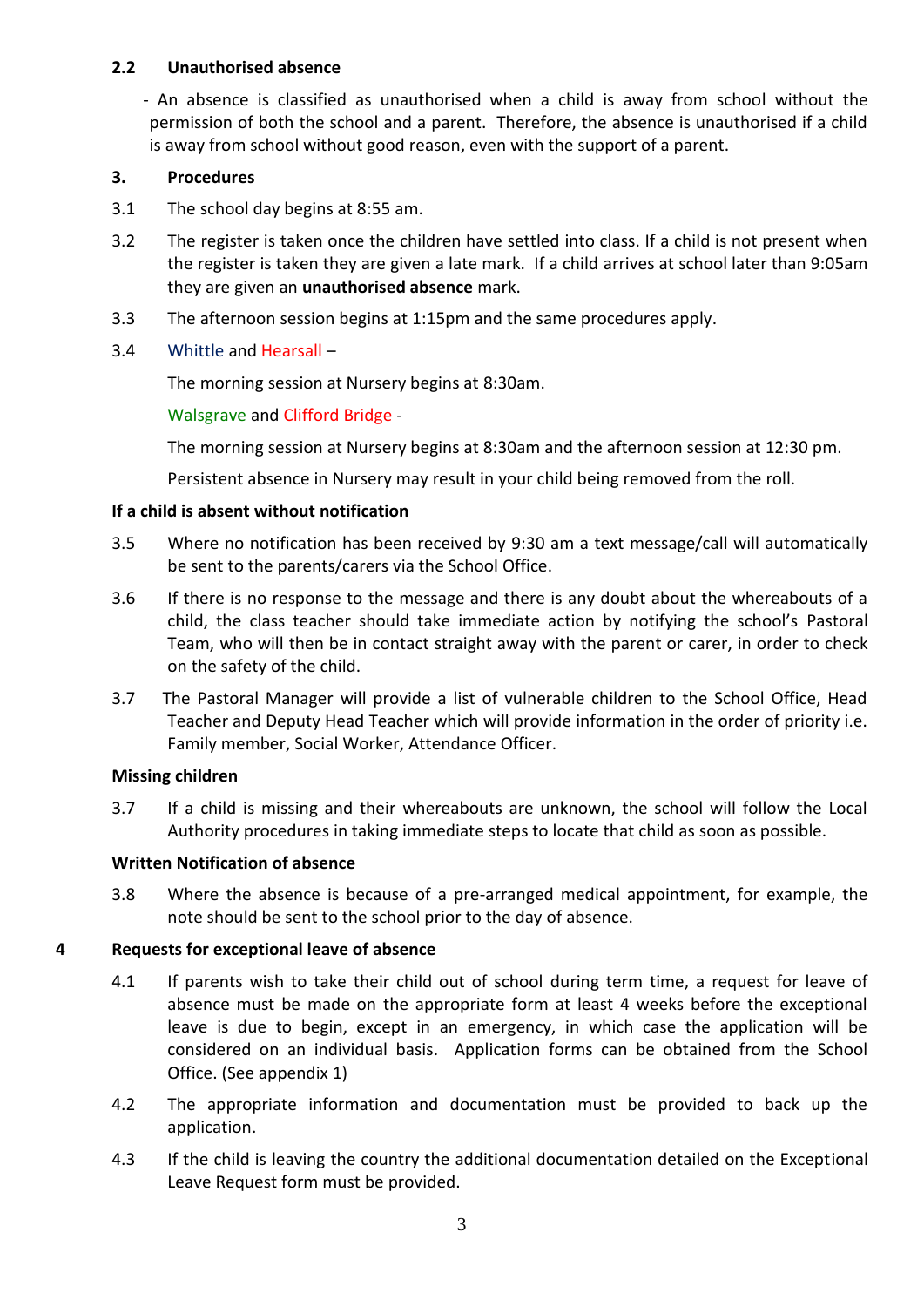4.4 If the documentation indicates that a child is going to a Country where FGM is practised then School will contact the emergency services on 101 and provide them with the details about the child.

#### **5 Long-term absence through Child's Accident or illness**

5.1 If a child is under the care of a hospital Consultant and a Consultant's letter has been produced, and the absence is likely to continue for an extended period, or to be a repetitive absence, the school may contact the support services so that arrangements can be made for the child to be given some tuition outside school.

#### **6. Repeated unauthorised absences**

- 6.1 The school will contact the parent or carer of any child who has an unauthorised absence. If a child has a repeated number of unauthorised absences, the parents or carers will be asked to visit the school and discuss the problem. If the situation does not improve, the school will then contact the LA support services, who may visit the home and seek to ensure that the parents or carers understand the seriousness of the situation.
- 6.2 The Governors, supported by the Local Authority, reserve the right to consider taking legal action against any parents or carers who repeatedly fail to accept their responsibility for sending their children to school on a regular basis. There is a fast track to court procedure for parents of pupils whose attendance falls below the expected levels.

#### **7 Rewards for good attendance**

7.1 All the children who have 100 per cent attendance in any one term will receive an excellence certificate for attendance, awarded at the last assembly of the term. There are special gold certificates for any child who has 100 per cent attendance for a whole year.

#### **Each Week**

-Non uniform Friday

-Every week, each classes attendance will be measured (Friday – Thursday). The class which has the highest attendance or 100% will be invited to wear non-uniform on the Friday of that week as a reward – including the class teacher and TA!

-This will be communicated on a Thursday afternoon to the children and parents and celebrated on the school newsletter each week.

#### **Each Half Term**

-Children who have 100% attendance each week will be given a Golden Attendance Ticket.

-At the end of each half term there will be a raffle draw to pick an attendance winner from each Phase of the school (EYFS, KS1, LKS2 & UKS2). Obviously, the more tickets a pupil has, the greater chance they have of winning.

#### **End of each Term**

-At the end of each term, any child with 100% attendance will receive a '100% Attendance Certificate Award' in special assembly.

-Most improved attendance will also be awarded from each year-group.

**End of the Academic Year**

-Special 100% attendance assembly where children will receive 100% Attendance Trophy.

**Each Week (where attendance is needing to be a school priority focus)**

-Class individual attendance will be displayed on the classroom door.

-The class with the best attendance each week will receive 5 minutes extra play on a Friday (or 5 minute afternoon play). This will run in each Phase of the school – EYFS, KS1, LKS2 and UKS2.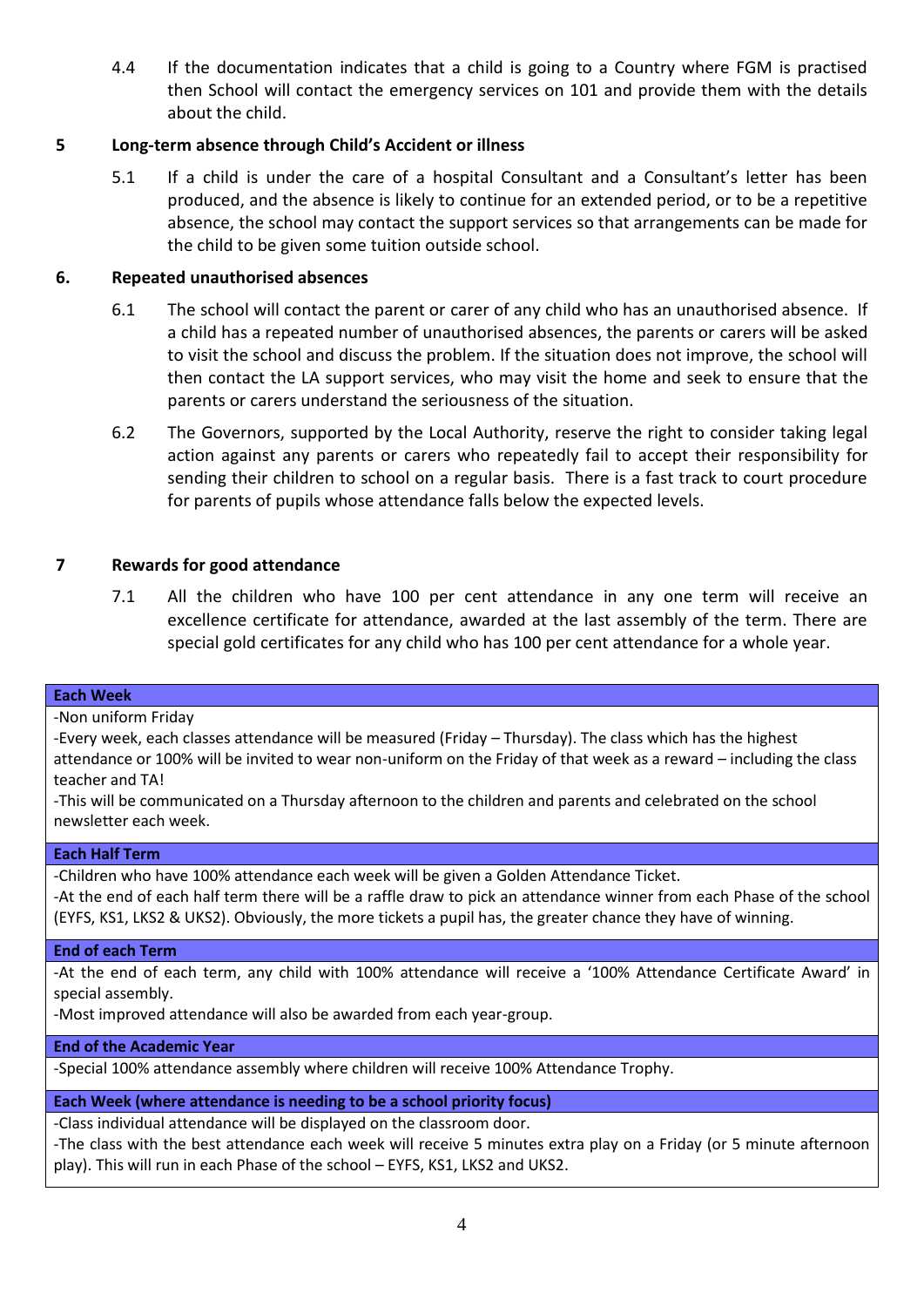#### **8 Attendance targets**

8.1 The school sets attendance targets each year. These are agreed by the senior staff and Governors at the annual target-setting meeting. The targets are challenging yet realistic and based on attendance figures achieved in previous years. When it is setting targets, the school considers carefully the attendance figures for other similar schools, as well as national figures and those achieved by other schools in the city.

#### **9 Monitoring**

- 9.1 It is the responsibility of the Local Governing Body to monitor overall attendance and the Head Teacher will produce an annual report. The Governing Body also has the responsibility for seeing that this is carried out. Governors will therefore examine the information provided in the report to satisfy themselves that attendance meets the required levels.
- 9.2 The school will keep accurate attendance records for a minimum period of three years.
- 9.3 The rates of attendance will be reported in the school prospectus and in the annual Governors' Report.
- 9.4 Class teachers are responsible for monitoring attendance in their class, as well as for taking action on day-to-day absences, according to the school's procedures. If there is a longerterm worry about the attendance of a particular child, they must report this to the Headteacher, who will contact the parents or carers.

#### **10 Review**

10.1 The policy will be reviewed by the Governing Body every two years, or earlier if considered necessary.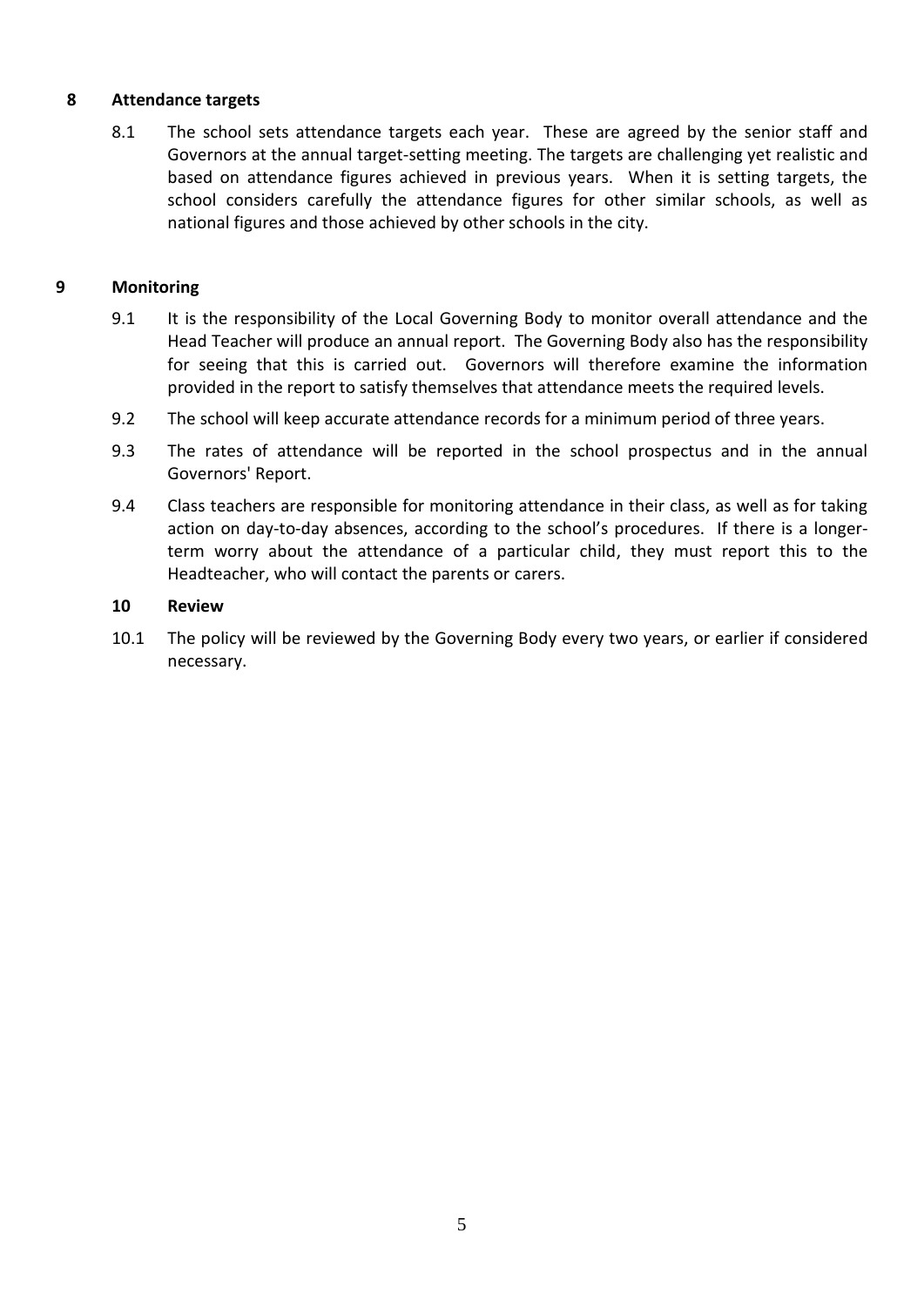## **COVID-19 Attendance Procedure and Coding September 2020**

Although school attendance is mandatory from the start of the autumn term, there are some circumstances where pupils cannot attend school due to coronavirus (COVID-19).

To make sure schools record this accurately and consistently, we Government have made changes to the regulations governing school attendance registers to add a new category of non-attendance – 'not attending in circumstances related to coronavirus (COVID-19)'.

This category must only be used to record sessions that take place in the 2020 to 2021 academic year where a pupil does not attend because their travel to, or attendance at, school would be:

- contrary to guidance relating to the incidence or transmission of coronavirus (COVID-19) from Public Health England (PHE) and/or the Department of Health and Social Care (DHSC)<sup>[3](https://www.gov.uk/government/publications/school-attendance/addendum-recording-attendance-in-relation-to-coronavirus-covid-19-during-the-2020-to-2021-academic-year#fn:3)</sup>
- prohibited by any legislation (or instruments such as statutory directions) relating to the incidence or transmission of coronavirus (COVID-19)

In line with the Secretary of State's expectation that no parent will be penalised for following official public health advice for their child not to attend a given session, this new category of non-attendance will not count as an absence (authorised or unauthorised) for statistical purposes.

#### **Attendance codes**

From the beginning of the new academic year, we will be returning to the attendance and absence codes in use before the outbreak. In addition, there is a new category of 'not attending in circumstances related to coronavirus (COVID-19)':

- pupils not attending a session who meet the criteria for 'not attending in circumstances related to coronavirus (COVID-19)' should be recorded using code X
- schools should continue to use code X for non-compulsory school aged pupils who are not expected to attend a session, as they did before the outbreak

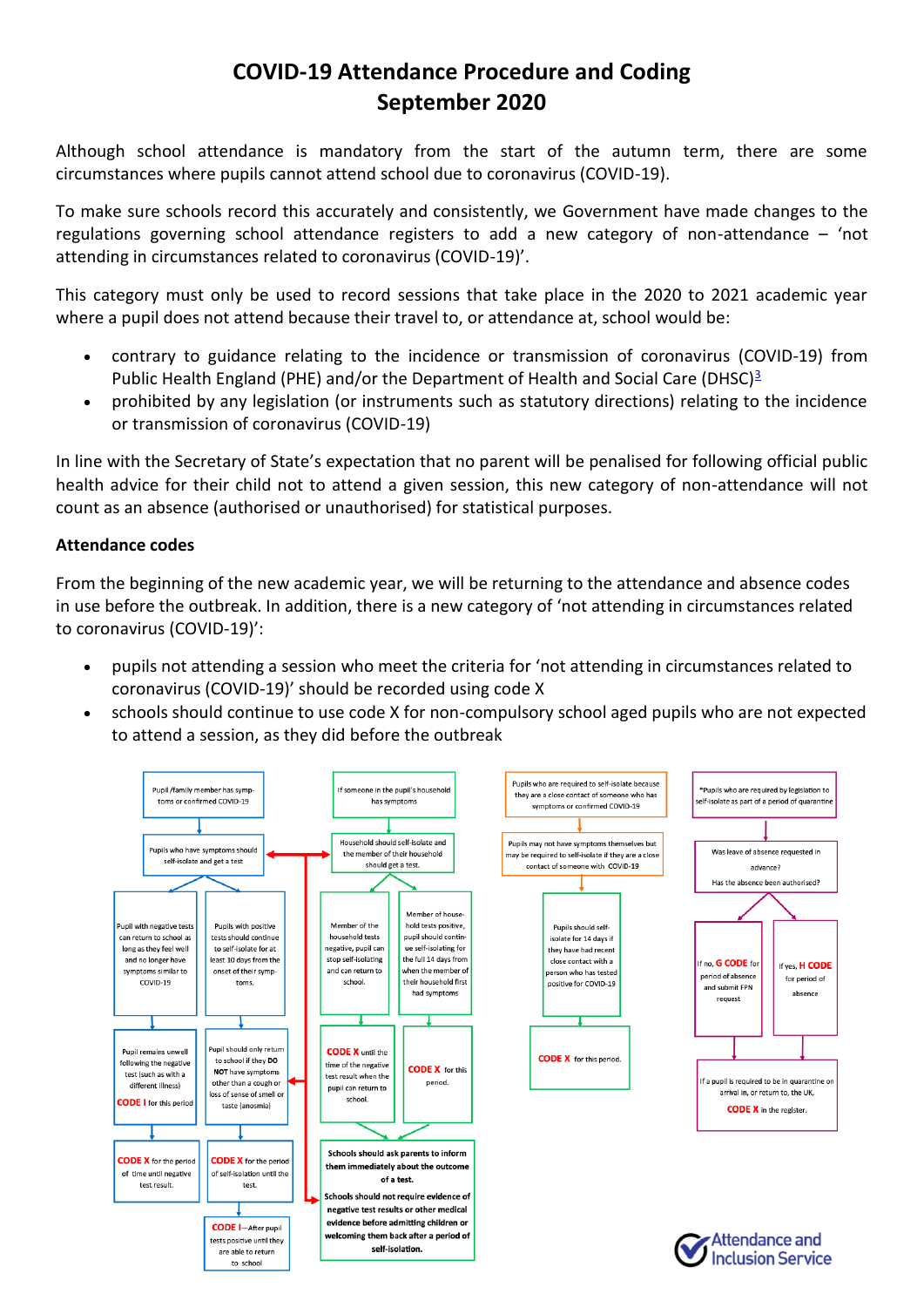## **Exceptional Leave Policy**

#### **Exceptional leave during the School Day**

Parents are expected to arrange medical appointments out of school hours where possible. Children must not be taken out of school without a previously written agreement (unless in an emergency). Parents must report to the school office, enabling the school staff to collect children from the classroom.

On return to school during the day parents must inform the School Office so that the register can be adjusted accordingly.

Parents should inform the School Office of any unexpected events which may result in a delayed return to school.

#### **Exceptional leave during Term Time**

We follow Local Authority guidance on parents taking children out of school for holidays during term time, which is **not** to authorise, and absence for this purpose will be treated as unauthorised absence. Consequently, parents will receive a Fixed Penalty Notice from the Children and Families First Service (see school's Attendance Policy).

Exceptional Leave of absence will only be authorised in very exceptional circumstances.

#### **Requests for Exceptional Leave**

- Except in an emergency, permission must be sought from the school at least 4 weeks before the exceptional leave is due to begin and in advance of making any arrangements. The request must be made on an **Exceptional Leave of Absence Form**, which can be obtained from the school office.
- Evidence of any travel bookings, if applicable, may be requested by the school.
- Each request for exceptional leave of absence is considered by the Headteacher. Should the request fall outside the criteria set out in the school's Attendance Policy, the application will be considered by a Governor on behalf of the Governing Body. Reasons for exceptional leave will be logged on the child's records and will be shared as part of the transfer/transition process.

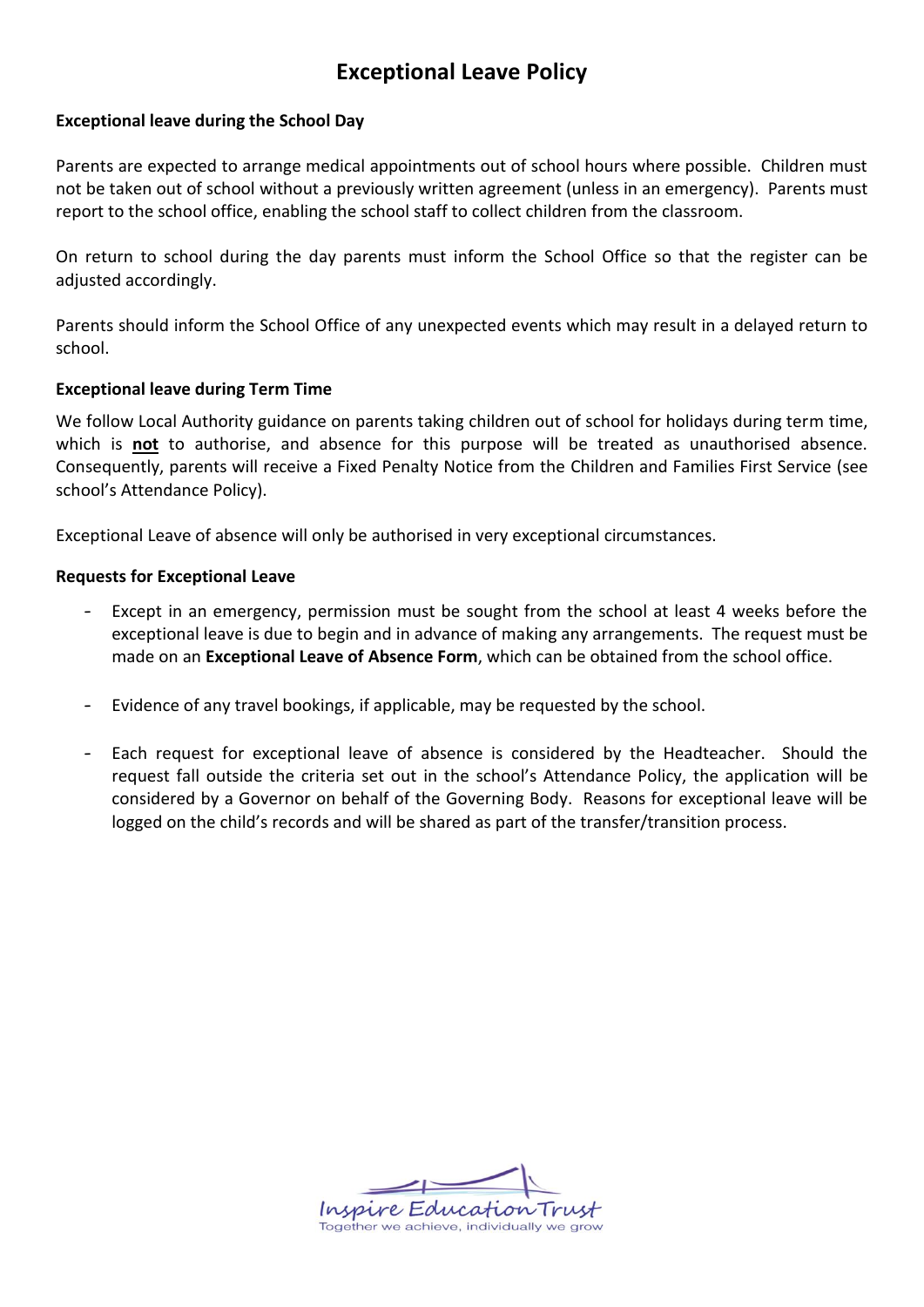## **Exceptional Leave Request Form**

#### Dear Parent / Carer

Governors' Policy states that no holidays will be authorized during term time unless the circumstances are exceptional in which case; I will consider requests on an individual basis. I am not in a position to stop you taking your child/ren on holiday however, if you do take your child/ren on holiday without permission I will not be able to authorise the request Unauthorised absences are liable to Penalty Notices fines or prosecution for non-attendance.

Child/ren who are absent for more than ten days following the expected date of return may be removed from roll and there can be no guarantee of a place being available at (name of school) on their return.

| Name of Child(ren)              | 1) | Class 1)                                    |
|---------------------------------|----|---------------------------------------------|
| Name of Child(ren)              | 2) | Class 2)                                    |
| Name of Child(ren)              | 3) | Class 3)                                    |
| Name of Child(ren)              | 4) | Class 4)                                    |
| Address                         |    | Contact details while on holiday:-<br>Name: |
|                                 |    | <b>Holiday Address:</b>                     |
| Reason for leave request        |    | Holiday contact telephone number:           |
| Date of Leave requested         |    |                                             |
| Signature of parent(s)/carer(s) |    |                                             |
| Print full name                 |    |                                             |

#### **Parents/Carers**